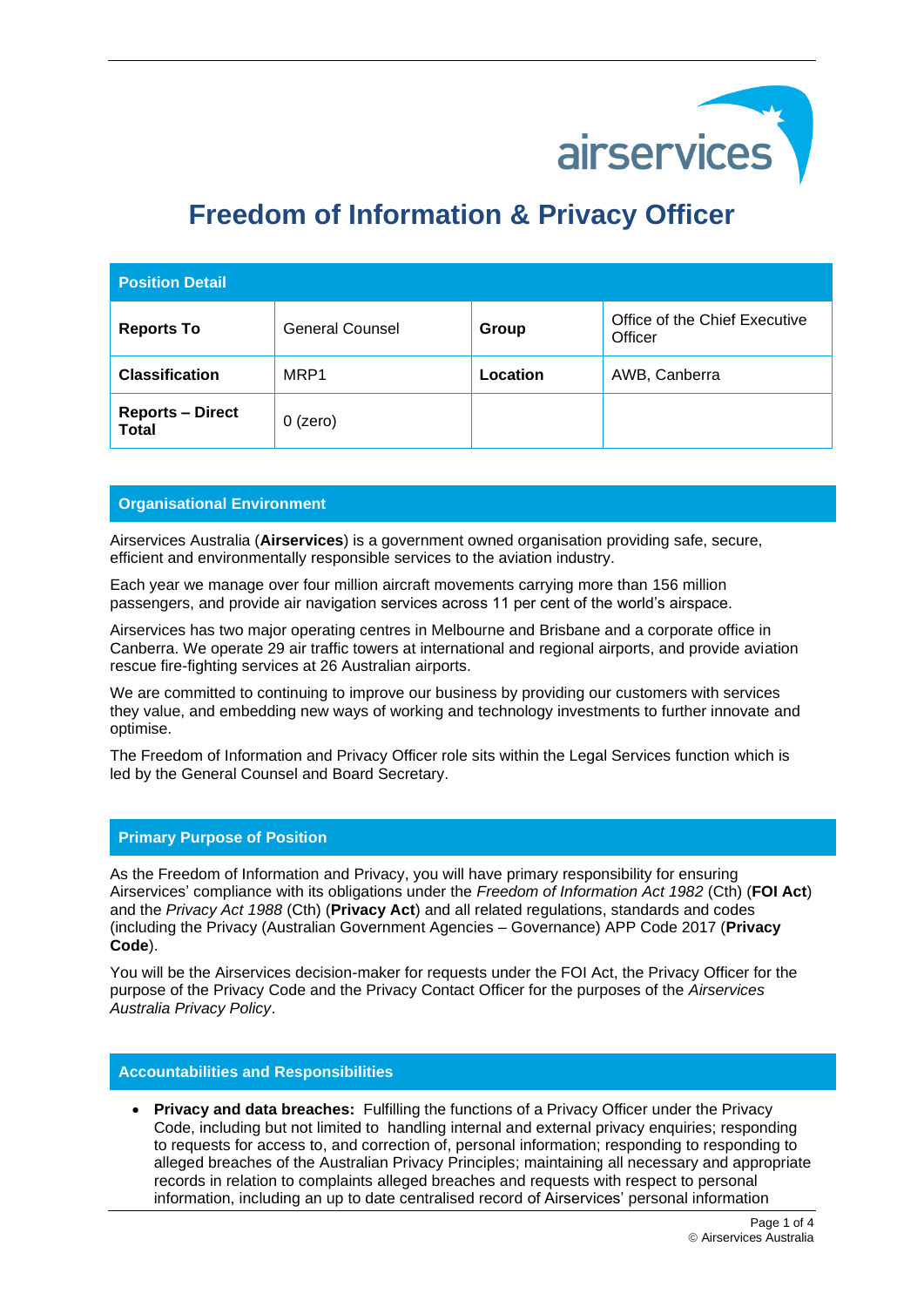holdings; liaising with the Office of the Australian Information Commissioner (**OAIC**) on privacy matters; maintaining awareness of best practice and emerging issues in personal information management; reviewing and updating privacy statements, notices, and template contract terms and correspondence; measuring and documenting Airservices' performance against its privacy management plan (at least annually); managing the development and delivery of privacy training to Airservices staff; ensuring Airservices' compliance with the Notifiable Data Breach Scheme under the Privacy Act (including urgent assessment of whether data incidents are eligible data breaches, and notifying the OAIC and affected individuals where required in accordance with the Privacy Act), and providing expert privacy advice to Airservices staff in the context of complaints and disputes, procurement and other commercial transactions involving personal information, and day to day operations.

- **FOI:** Acting as the first point of contact for all FOI matters for both internal and external parties; as the principal authorised officer of Airservices for the purposes of s23 of the FOI Act, making decisions in relation to requests for access in accordance with the FOI Act and all related Regulations; working effectively with Airservices staff to facilitate identification and review of relevant records; maintaining all appropriate records of FOI requests, assessments and decisions; ensuring regular reporting to the General Counsel and other Airservices staff as required in relation to the management of requests under the FOI Act, and any related external processes such as third party consultations; providing advice to Airservices on its obligations under the FOI Act and related Regulations); maintaining awareness of best practice within Commonwealth agencies in relation to FOI matters and ensuring that wherever possible Airservices matches best practice in such matters; managing the delivery of FOI training for staff and the development of online resources about FOI matters for internal and external stakeholders; maintaining positive relationships with external stakeholders including the OAIC.
- **Privacy and FOI related legal proceedings:** in conjunction with internal and/or external legal counsel, support Airservices' management of legal proceedings under the FOI Act or Privacy Act, including assistance with preparation of submissions and evidence

#### **FOI and Privacy Internal and External Reporting, and responding to Audits and External Review Recommendations:**

- prepare and ensure the timely submission of all internal and external reporting required in relation to FOI and Privacy matters, including the required statistical reporting to the OAIC;
- ensure that all actions required or agreed to be undertaken in response to internal or external audits and external reviews are completed in accordance with applicable requirements as to timing and otherwise.

## **People**

- Actively influence stakeholders (across all levels of Airservices) to create a culture that values privacy and personal information and which understands and positively engages with FOI requests.
- Provide a high standard of client service and maintain strong client relationships.

## **Policies and Risk Management**

- Take responsibility for the design, development, implementation and continuous improvement of relevant policies and procedures to ensure compliance with the FOI Act and Privacy Act and all related Regulations, Codes and applicable law.
- Support the integration of FOI and privacy related policies and procedures into Airservices Risk Management and Assurance frameworks.

## **Key Performance Indicators**

## **Efficient, Effective and Accountable**

- Implementation and ongoing operation of Airservices Australia's Privacy Management Plan, including regular and appropriate internal stakeholder training.
- Implementation and ongoing operation of Airservices Australia's Data Breach Response Plan, including regular and appropriate internal stakeholder training.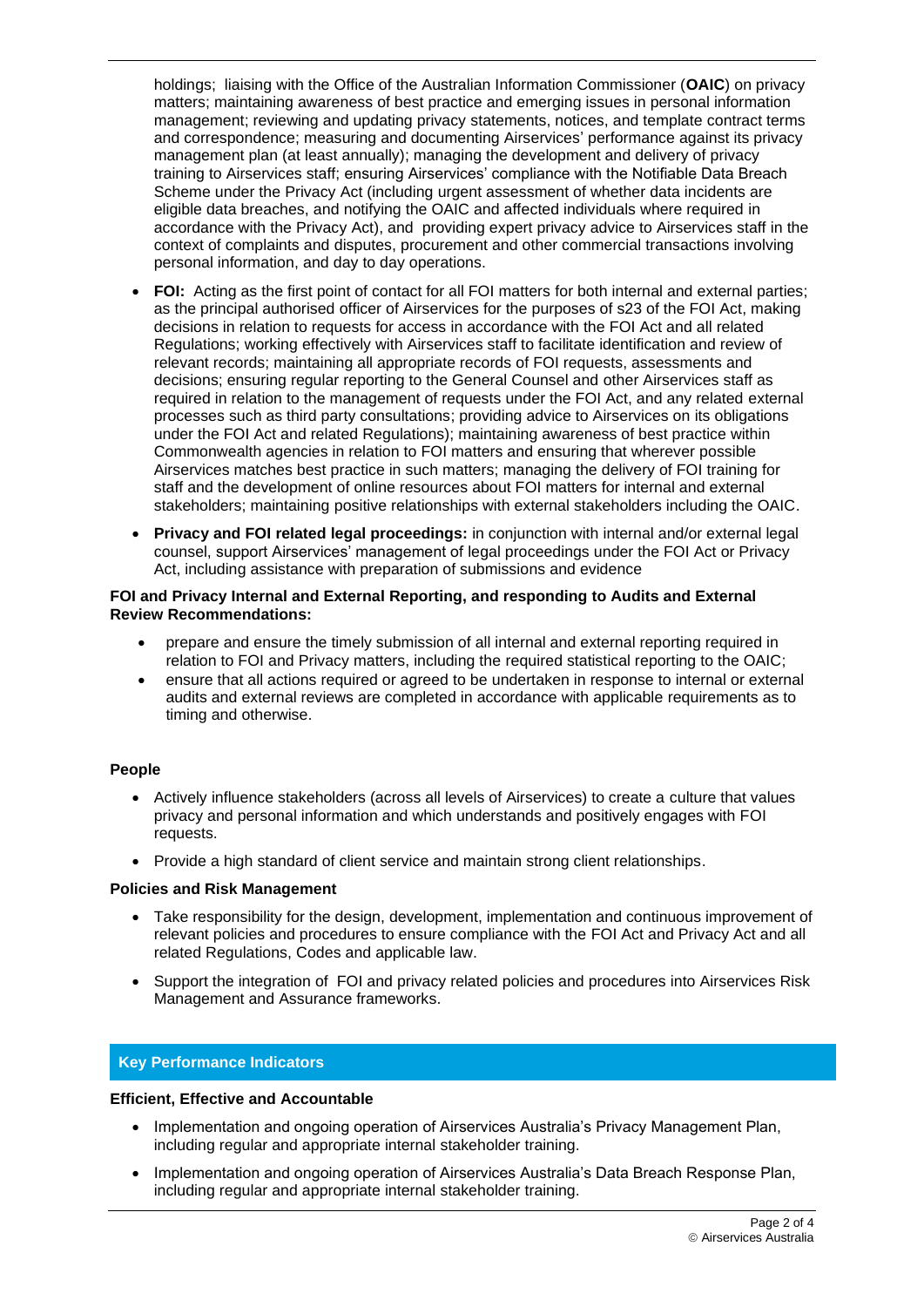- Implementation and ongoing operation of Airservices Australia's Freedom of Information framework, including regular and appropriate internal stakeholder training.
- Promotion of strong privacy governance, capability and overall best practice within Airservices

#### **Commercial**

- Compliance with all relevant legislative deadlines.
- Effective engagement with external stakeholders, including in consultations under the FOI Act and in relation to oversight bodies such as the OAIC.

#### **Safety**

• Compliance with Airservices' workplace health and safety standards, Code of Conduct and safety-related Policies and Procedures.

## **Key Internal Relationships**

- General Counsel and Senior Legal Counsel
- Privacy Champion
- **Privacy Officers**
- FOI Action Officers

## **Skills, Competencies and Qualifications**

#### **Essential Skills and Competencies**

- Substantial experience acting as an FOI and Privacy Officer (or equivalent role such as a senior member of an FOI and Privacy Team)
- In depth knowledge and understanding of the Privacy Act, the Privacy Code, and related Regulations and Guidelines (or equivalent State instruments) and other legislation applicable to Airservices which is relevant to the handling of personal information, such as income tax legislation.
- In depth knowledge and understanding of the FOI Act and related Regulations and Guidelines (or equivalent State instruments)An awareness of case law and reference materials (such as those made available by the OAIC) with respect to the interpretation of FOI and Privacy legislation and an understanding of the mechanisms for internal and external review of decisions under the FOI Act and the Privacy Act (or equivalent State instruments)
- A demonstrated ability to act with integrity and independence as a statutory decision-maker
- Demonstrated ability to respond to data incidents, including leading and coordinating responses to actual and suspected data breaches in accordance with legislative requirements
- Demonstrated ability to draft correspondence, templates, briefing material and reports relating to the management of FOI and Privacy obligations
- A proven ability to acquire an understanding of the business and operations of a substantial organisation, including the strategic priorities of the organisation, its key stakeholders, major projects and record keeping systems, which will assist in making relevant decisions such as decisions with regard to third party consultations, and decisions as to the balancing of factors for and against disclosure in the context of conditionally exempt records
- Experience in the design and delivery of training in relation to FOI and privacy, to build staff capability and organisational maturity in these areas, and a demonstrated commitment to continuous improvement